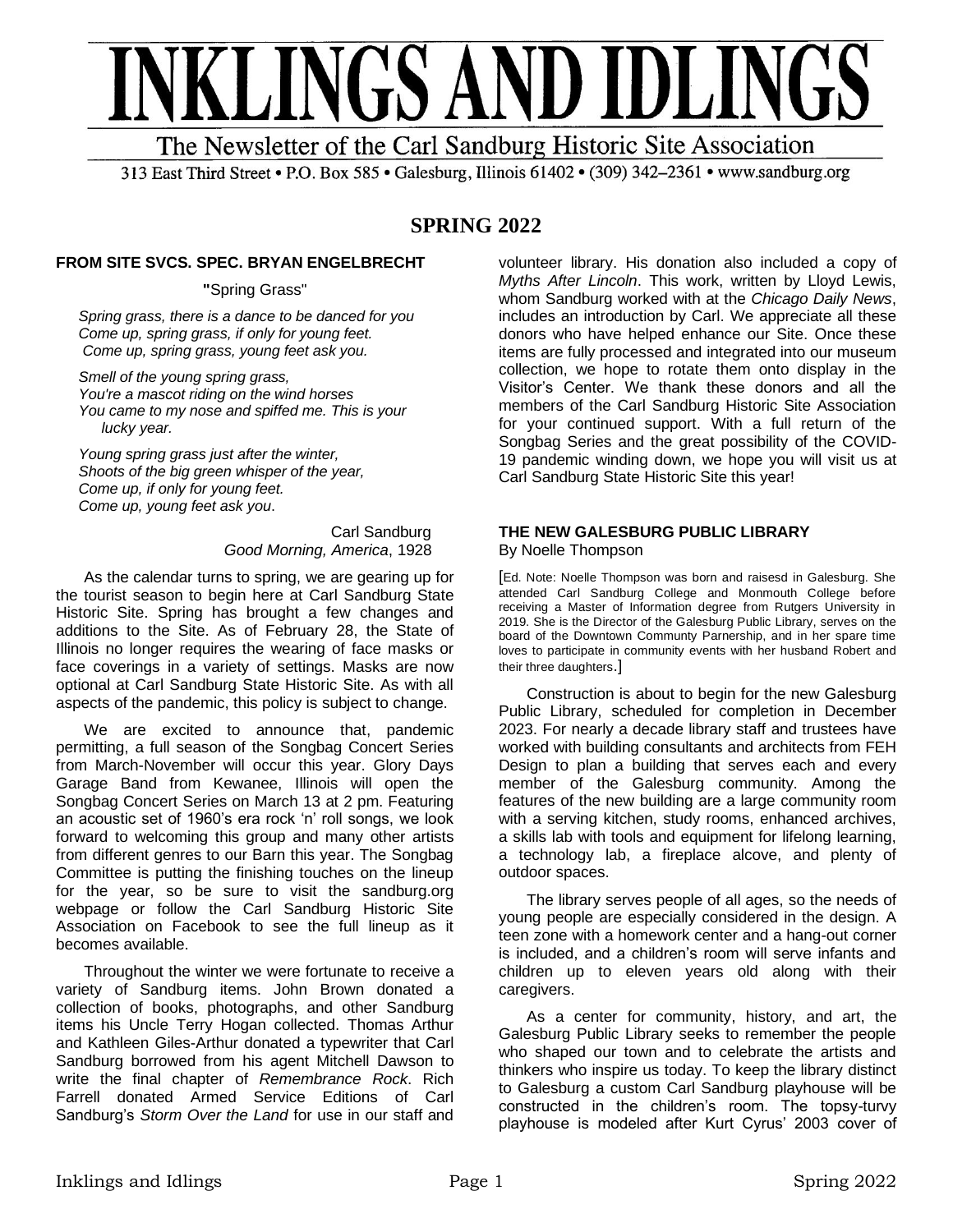*Rootabaga Stories*, a collection of children's stories written by Sandburg and originally published in 1922. The playhouse, actually a woodshed from the short story "Poker Face the Baboon and Hot Dog the Tiger," will sit at the entrance of the children's library and within view of the primary library entrance. Child-sized doorways and lighting features will make the kids-only house a desirable stop for the library's youngest patrons.



The cover by Kurt Cyprus is inspiration for the playhouse.



FEH Design has developed a custom design of the playhouse (right) as the entrance to the children's library.

Visitors to the new building can expect to see Sandburg's influence throughout other areas as well. Additional display cases will showcase Sandburg artifacts on a rotating basis, and a photo collage of Galesburg history and notable people is expected to feature Sandburg.

Earlier building renderings included a collection of writers' names engraved around the façade, and community input was sought to determine which names to include. The most popular suggestion was Carl Sandburg. The engraved names have been eliminated from the design, but staff will use the community's suggestions to showcase the writers inside the building.

The construction project is primarily funded by a \$15.3 million grant from the Illinois State Library. The library is responsible for raising the remaining funds locally and kicked off their capital campaign last year, setting a goal of \$3.75 million. The first major gift came from the G.L. Vitale Foundation, sponsoring the discovery area in the children's library which includes the Sandburg playhouse. As of mid-February, the Galesburg Public Library Foundation has raised over \$2.9 million and expects to reach their goal by the summer of 2022. Two major giving campaigns are currently taking place. The Galesburg Community Foundation has offered a challenge grant, matching every \$2 given toward the community room with \$1, up to \$350,000. The library is also recruiting donors for the 100 Extraordinary Women campaign which challenges one hundred women to pledge \$1,000 over five years, collectively sponsoring the skills lab with the total \$100,000 raised.

To learn more about the features of the library or the capital campaign, like the Galesburg Public Library Foundation on Facebook or visit their website *[thegplf.org](https://thegplf.org/)*.

# **A GALESBURG BOY REMEMBERS SANDBURG**

By Donald Phillip Verene

I was born in Cottage Hospital in Galesburg, Illinois on October 24, 1937. I attended Silas Willard Grade School, Hitchcock Jr. High School, GHS (then located downtown near the public library), and Knox College. At some point I read Sandburg's "Fog," along with nearly every schoolchild in America, the difference being that Sandburg was from my hometown.

Sandburg came to Knox in October 1958 for the reenactment of the Lincoln-Douglas Debate the year before my future wife, Molly, and I graduated. He was an imposing figure for me, a young Galesburg poet, whose poem "No Roads" was to appear in the *Chicago Review* (Winter 1959, vol. 13, n. 4).

Growing up in Galesburg, Sandburg had a milk route. I had a paper route, delivering the *Register-Mail* summer and winter. One day in 1952, when I was fifteen, my mother, Eleanor Grant Verene, heard on the radio, WGIL, that Carl Sandburg was going to sign copies of a new book about Galesburg, *Always the Young Strangers*, in the O.T. Johnson department store on Main Street. I went to see him that afternoon. There were a few people there, and he was signing books. I did not have money to buy one, so I left quietly, having seen the person who wrote "Fog."

Sandburg's father, August Sandburg, worked as a blacksmith helper for the C,B,& Q Railroad. My father, P.N. Verene, began his working life in the C,B, & Q yards. My grandfather on my mother's side worked in the Roundhouse, walking back and forth to work every day. He never had a car. On my father's side, C.J. Verene ran a Purina Feed store on Main Street just west of the Square. I spent some afternoons listening to the talk of the Knox County farmers who came to order feed. It was the language of Sandburg's poetry. I heard that again when I worked one summer at the Tie Plant, 110 acres of stacked railroad ties, to be used as far away as Colorado.

In my senior year of high school Adda George, who led the move to restore Sandburg's birthplace, somehow learned of my interest in Sandburg's poetry and asked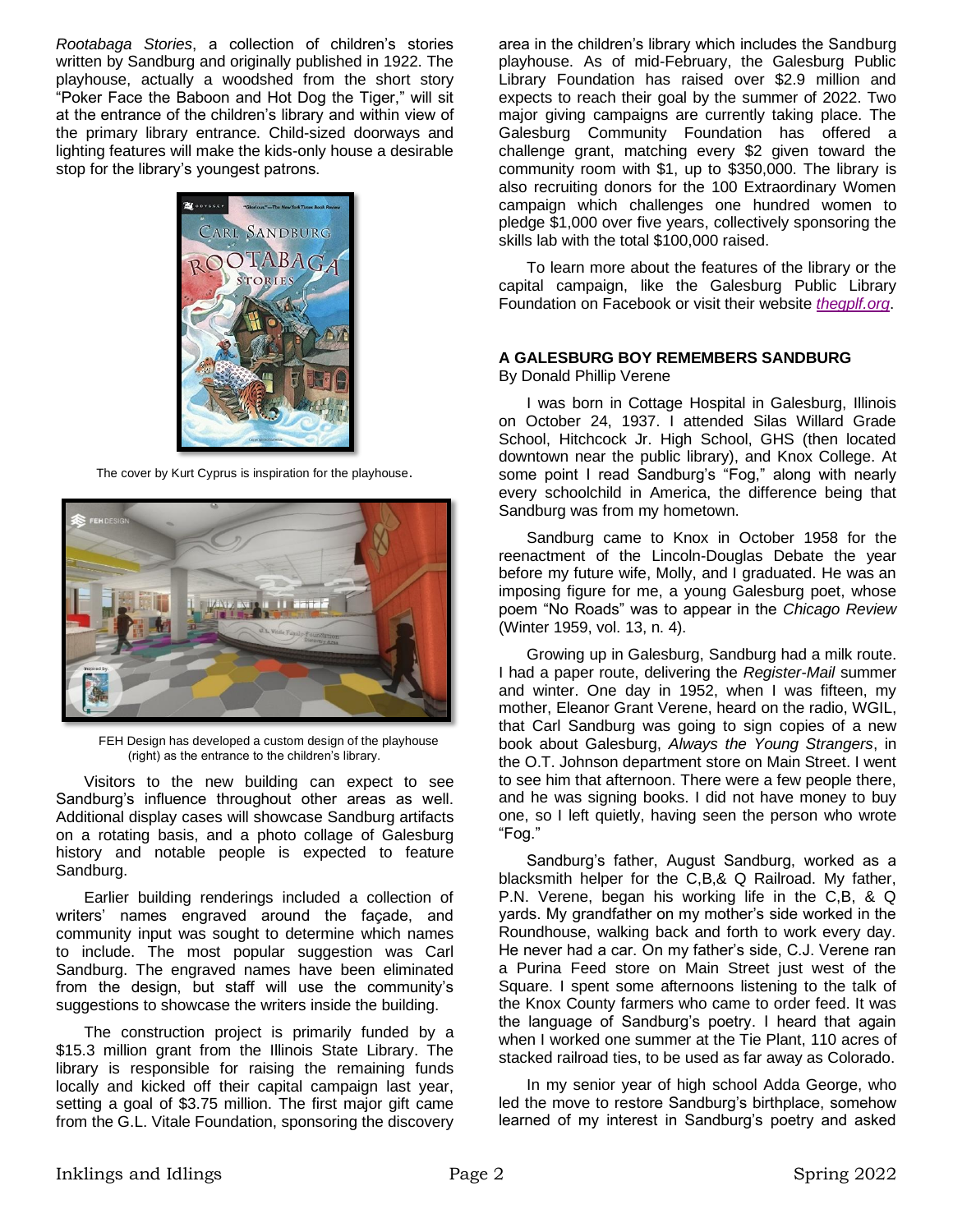me and my friend, Jim Symmonds, to act as young hosts on Sunday for visitors to the Sandburg Birthplace Site. At the end of the day she gave me a reproduction in Sandburg's handwriting of one of his poems. We did not have much to say to the visitors, but we did call attention to Sandburg's comment, when visiting the house, that the bathroom with a metal tub that had been installed was an "anachronism." The Sandburgs had an outside privy, and there was no bathtub with running water.

Following my college graduation I decided to hitchhike the great American West. Having learned something of *Smoke and Steel* from my job on the railroad, it was time for my own tour of the "Slabs of the Sunburnt West." After reaching San Francisco I made my way back to Galesburg. Sandburg said that Galesburg burned in his memory. I understood that. Like Sandburg said, Galesburg developed through the arrival of always the young strangers. Like Sandburg, I am a Swede on my father's side, but I am Scotch-Irish on my mother's side.

On my return to Galesburg, I decided to pursue graduate study in philosophy. Sandburg's father wondered whether there was any money in poetry. So did I. But I knew it was possible to become a teacher. I received my doctorate from Washington University in St. Louis in 1964 and taught successively, at NIU, Penn State, and finally at Emory University, arriving in 1982 to serve as Chair of the Department of Philosophy.

Taking up residence in Atlanta, I realized I was only a few hours' drive from Flat Rock, North Carolina where the Sandburgs had moved to Connemara thirty years earlier. I have visited Connemara twice, and I learned that the Park Rangers were giving regular readings of Sandburg's poetry to visitors. A very nice practice.

On October 1, 1967, Sandburg's ashes were buried beneath Remembrance Rock at his birthplace. My sister, Louise Verene, now a retired teacher from the Galesburg school system, sang at the memorial service. I donated the stone marker in front of the house on Berrien Street where in 1904 Sandburg wrote and published *In Reckless Ecstasy*. I also donated a stone bench that sits before the statue of Sandburg in the Galesburg Square.

Our son, the photographer Chris Verene, has devoted his work to documenting the people of Galesburg. His photographs are exhibited worldwide and appear in two prominent books published by Twin Palms Press. He recently received a Guggenheim Fellowship grant to continue his work.

Sandburg has been a spirit behind my many philosophical books and *The People, Yes* is the subject of a chapter in my book, *The Philosophy of Literature: Four Studies* (Cascade Books, 2018).

With me always is Sandburg's answer, when asked what he wanted out of life. Sandburg said, "What I need mainly is three things in life, possibly four: To be out of jail, to eat regular, to get what I write printed, and then a little love at home and a little outside."

# **THE SANDBURG'S CONNEMARA HOME**

By Gayle Keiser

### Part II

After Lilian managed major renovations to the threestory, twenty-two room house, the three-generational Sandburg family moved into their new home at Connemara. The family included Carl and Lilian, their three daughters Margaret, Janet, and Helga with her two children Paula and John Carl.



*Gayle Keiser*

The top story was a crow's nest with windows facing in four directions. Carl considered using this room for his writing but decided the view would be too distracting. Instead he chose two small loft-like rooms on the second floor–his workroom and bedroom–facing west to the setting sun.

Here Carl worked

undisturbed through the night, often retiring to his bed just as the farmers in the family were rising below, putting coffee on the stove, and calling the dogs to accompany` them to the early milking. He must have enjoyed this waking of farm life as he was turning in to sleep. Sometimes he called or waved from his high windows as they struck out before dawn. "You look like you know where you're going," Paula remembered him calling out. "If you get lost I bet you'll follow the stars."

Carl did most of his writing in the upstairs workroom amid a clutter of filing crates, book cases, and boxes of books. The manual typewriter he pecked with index fingers sat atop an orange crate turned on end. He pinned notes and paper clippings to the walls and shelves. Scattered around the workroom and throughout the house were the 12,000 books brought from Michigan by railroad boxcar.

Perhaps the most interesting rooms in the house were the downstairs studies dedicated to Lilian's and Carl's careers. Records for Lilian's Chikaming herd were maintained in her study. Paula wrote that she often saw her grandmother with "her head bent over the records of dams, sires, and daughters, studying pedigrees, proposed matings, and the percentage of inbreeding. At a time when I knew nothing of genetics, I greatly admired Gramma's familiarity with each goat in the herd."

Lilian's Connemara herd expanded to include three breeds: two Swiss breeds with pricked ears–the white Saanans, and the Toggenburgs with their markings of white trim in brown coats; and the Nubians with pendulous ears that delicately turn at the ends and coats varied in mottled, splashed, or solid colors. The Saanans and Toggenburgs give a greater volume of milk than Nubian goats, but Nubian milk with more butterfat is known for its exceptional flavor.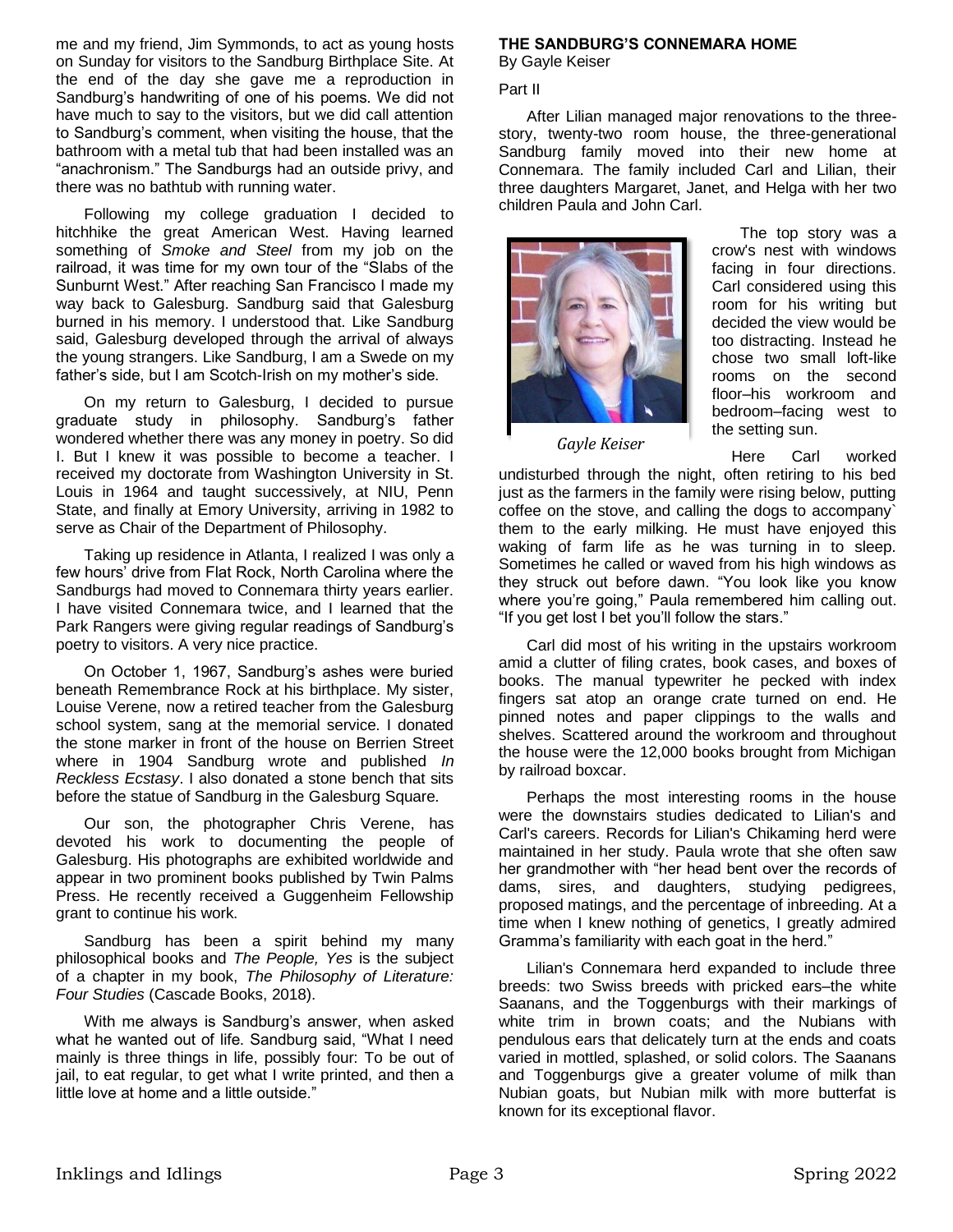Connemara became widely-known as a dairy farm and Lilian as a top goat breeder, her stock always in demand: kids, bred does, and the stud service of the bucks. The Chikaming herd produced just enough milk to meet a steady demand for babies and ill or elderly people unable to digest cow's milk. After more years of breeding the family made goat's milk cheese, buttermilk, butter, and yogurt.

"I frequently heard Gramma explaining to dubious visitors that goat's milk is naturally homogenized and alkaline in reaction, unlike that of a cow, and this is the reason that it takes only twenty minutes to digest, whereas cow's milk takes two hours," Paula wrote. "Many times I was to hear a visiting goat enthusiast remark, 'You mean her husband is the Carl Sandburg?' "

Carl's downstairs study is where he worked on correspondences and prepared completed manuscripts for publication with the assistance of a secretary or his daughters Margaret and Helga. The room was piled high with papers, filing boxes, and more books scattered on shelves and loosely organized by subjects and projects.

In this study Carl read many letters arriving daily, including mail from his publisher, fellow poets, school children reading and studying his poetry, U.S. Senators, Supreme Court Justices, and an occasional letter from various Presidents of the United States that he befriended over the years.

A prominent feature of Carl's study was the table constructed from timbers that supported the roof of the White House during Lincoln's presidency. The wood was salvaged from a White House renovation and used to construct the table that was later given to Sandburg in honor of his Pulitzer prize-winning biography of Abraham Lincoln.

On February 12, 1959, the 150th anniversary of Lincoln's birth, Sandburg delivered the Lincoln Day address to a joint session of Congress. He was the first private citizen to address such a session in the twentieth century. "Not often in the story of mankind does a man arrive on earth who is both steel and velvet, who is hard as rock and soft as drifting fog," Sandburg said in his reflections on Lincoln.

At the White House in 1964 President Lyndon Johnson gave Sandburg the Presidential Medal of Freedom, the nation's highest civilian honor for a meritorious contribution to national interests, cultural, or other public endeavors.

At Connemara the following year Sandburg received a lifetime membership from the NAACP for his writings about the 1919 Chicago race riots and his "life-long struggle to extend the frontiers of social justice." This was the first time the NAACP had bestowed an award on a white man, calling him "a major prophet of Civil Rights." His Pulitzer prize-winning *Complete Poems* included many works on civil rights and labor rights.

A few months after Sandburg's death on June 22, 1967 almost six thousand people gathered at the Lincoln Memorial to honor his memory. The crowd included Chief Justice of the Supreme Court Earl Warren and Carl's friend–the first African-American Supreme Court Justice, Thurgood Marshall. Also in attendance were members of Congress, fellow poets, and President Lyndon Johnson. In the President's remarks he referred to Sandburg as a "vital, exuberant, wise, and generous man."

Lilian wanted her husband's legacy to endure and Connemara to be preserved as a national treasure. The next year she sold Connemara to the U.S. National Park Service, and she donated the contents of their home that the property would remain as it was while the family lived there. Connemara opened to the public as a National Park in 1974.

A Writer-in-Residence program was established in keeping with Lilian's final wish that Connemara be a place of inspiration for future generations of writers. The program was implemented in 2010, thirty-three years after Lilian's death in 1977. The three-week residency is located at the Carl Sandburg Home National Historic Site and provides housing for a writer in the cottage a stone's throw from the Sandburg residence.

Paula reflected, "Even when everyone was in town and Connemara was peopleless she never seemed empty—but like a strong gentle creature in the sun and perfectly content."

# **CARL SANDBURG'S MEMORIAL DAY: WAR & PEACE IN POETRY & PROSE**

By John Quinley

Young Carl Sandburg was fascinated with the world's great wars he read about in a book his mother spent a day's salary to buy. He was also intrigued by the tales of Civil War battles shared by Uncle Joe, a veteran who rented a room in the Sandburg's home. In his autobiography *Always the Young Strangers* Carl recalls wanting to "tell the family war is a wonder and soldiers are a wonder.… I wish we had a war now and I could be a soldier."

Sandburg's thoughts about war evolved from this boyhood infatuation. As an adult, Carl lived through three wars and fought in one. He saw no direct action as a solider in the Spanish-American War, but he suffered in the heat in woolen uniforms recycled from the Civil War, fought off malaria-carrying mosquitoes, and ate beef and beans from tin cans. He said, "It was a dirty and lousy affair while it lasted."

In the periods before and after wars Carl supported efforts for lasting peace. But whenever America was at war, he responded with patriotic fervor, never losing faith that the peoples of the American democracy would prevail.

*Time and time again, I saw the faces of her men and women torn and shaken in turmoil, chaos and storm. In each major crisis, I have seen despair on the faces of some of the foremost strugglers, but their ideas always won. Their visions always came through*.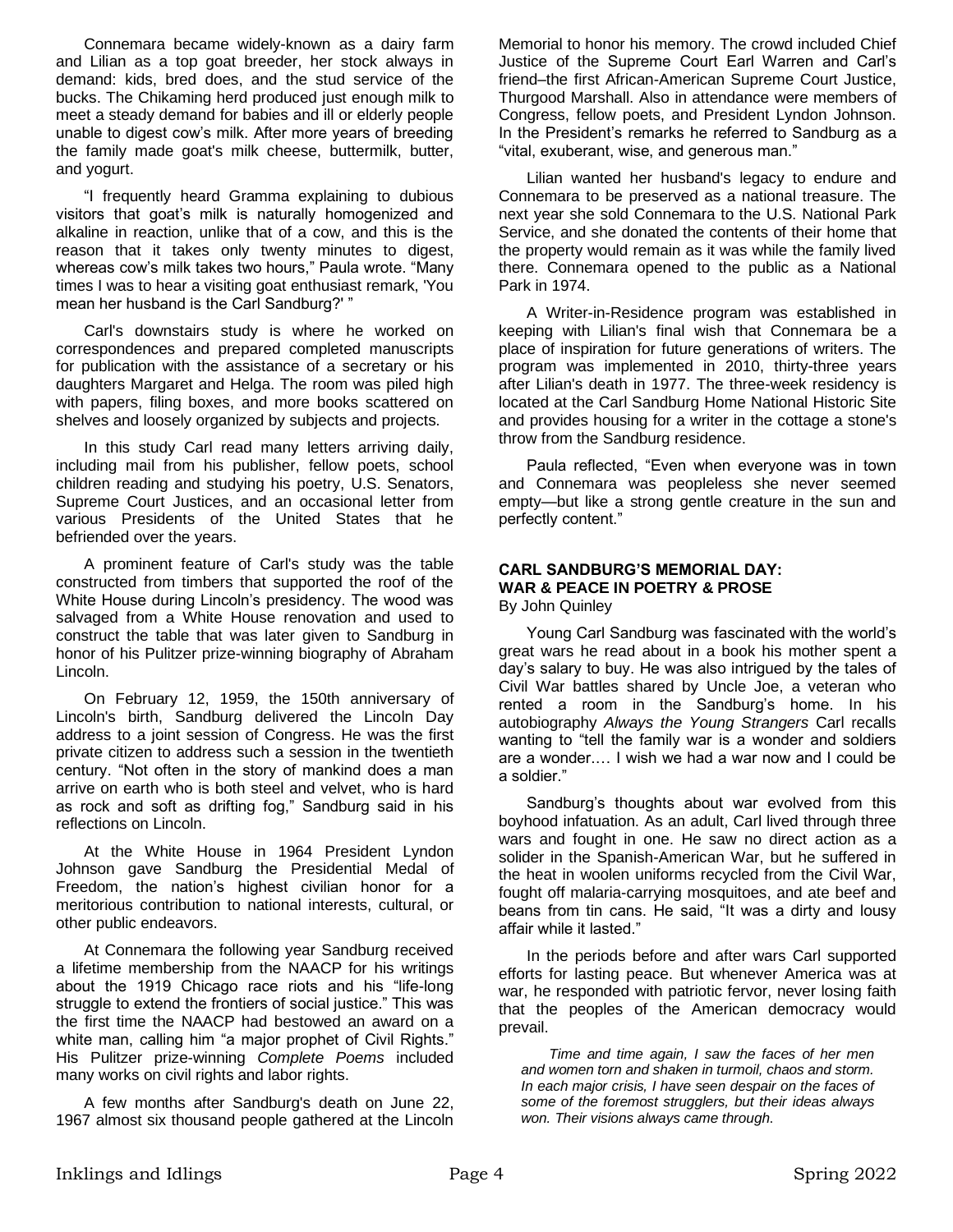This article explorers war and peace as expressed in Carl's poetry and prose: how war effects ordinary people on the home front as well as the personal and unique experiences of war by the common soldier. In his work of historical fiction *Remembrance Rock* Carl writes that the common soldier,

…*knows the real story of the war; he feels it sharply. This war has a thousand faces…and a fantastic variety of means for testing a boy's brain, for stretching his nerves, for exposing his heart or burying his heart…. The war must be lived to be understood. We can tell you only some events, of what men do. We can see and tell you that this war is brutalizing some among your sons, and yet ennobling others. War happens inside a man. It happens to him alone. It can never be communicated*. *That is the tragedy—and perhaps the blessing*.

Carl's thoughts on war and peace are examined within the pacifist, just-war, and crusader/fascist traditions. These ideologies provide standards for why nations go to war, give limitations for armed conflict, and outline elements of a just peace.

### **Pacifist Tradition**

Most Christians in their first four centuries refused to participate in war. The later Protestant Reformation peace churches, such as the Quakers, continued the pacifist tradition. The nonviolent movements of Mahatma Gandhi and the Rev. Martin Luther King Jr. were influential during Sandburg's life.

How Sandburg fits into the pacifist tradition can be illustrated by looking at points early and late in his life–the lead-up to World War I and the Cold War of post-World War II. Carl focused on three pacifist related themes: the disparity of wealth and power along socio-economic and political lines; the horror and futility of war, especially in the modern era; and the universal humanity shared by both sides of an armed conflict. The issue of universal humanity is covered at the end of this article. Issues concerned with the burdens of war, especially on the working class, and the horror and futility of war are discussed below.

### **The People**

Carl organized for the Social Democratic Party in Wisconsin after college, promoting the causes of the labor class in an era of big business monopolies and probusiness Congress and courts. In the lead-in to World War I the labor movement called for workers across the world to unite across national borders in opposition to the pro-war ruling capitalists and often royalist elites, who were the real enemies.

Sandburg opposed war from a position of workingclass solidarity not from a formal religious perceptive. In "And They Obey," Carl echoes the commands of the elite to soldiers and working peoples:

*SMASH down the cities. Knock the walls to pieces.* *Break the factories and cathedrals, warehouses and …..homes*

*Into loose piles of stone and lumber and black burnt …..wood:*

 *You are the soldiers and we command you.*

*Build up the cities. Set up the walls again. Put together once more the factories and cathedrals, …..warehouses and homes Into buildings for life and labor: …..You are workmen and citizens all: We command you.*

In "A Million Young Workmen, 1915," Carl describes the decadence of pro-war royalty.

- *The kings are grinning, the kaiser and the czar—they are alive riding in leather-seated motor cars, and they have their women and roses for ease, and they eat fresh poached eggs for breakfast, new butter on toast, sitting in tall water-tight houses reading the news of war.*
- *I* dreamed a million ghosts of the young workmen *rose in their shirts all soaked in crimson . . . and yelled:*
- *God damn the grinning kings, God damn the kaiser and the czar.*

### **Horror and Futility of War**

Much of Sandburg's World War I era poetry speaks of the desolation of war on the battlefield and on the home front, sometimes in brutal, graphic language. In "Smoke":

*Millions of men go to war, acres of them are buried, guns and ships broken, cities burned, villages sent up in smoke, and children where cows are killed off amid hoarse barbecues vanish like finger-rings of smoke in a north wind*.

In "Killers," sixteen million soldiers sleep along the picket lines.

*Some of them long sleepers for always, Some of them tumbling to sleep tomorrow for always Fixed in the drag of the world's heartbreak, Eating and drinking, toiling . . . on a long job of killing*.

In "Iron," Sandburg yokes the shovel to the gun as brothers. And, in "Grass" he laments the agonies of war, which are too often soon forgotten. The grass covers the soldiers buried in the battlefields, and in two years, ten years, people ask, "What place is this? Where are we now?"

#### **Just-War and Crusader/Fascist Traditions**

Stemming from the time of St. Augustine in 400 CE, the just-war tradition lays down strict controls over any resort to war: war must be a last resort of diplomacy; it must seek justice in response to a serious evil without self-enrichment or total devastation; it must respect the lives of noncombatants and refrain from atrocities; and the harm done by war must not exceed the good.

The crusader/fascist ideology stands in stark contrast to the just-war framework. Created from the fusion of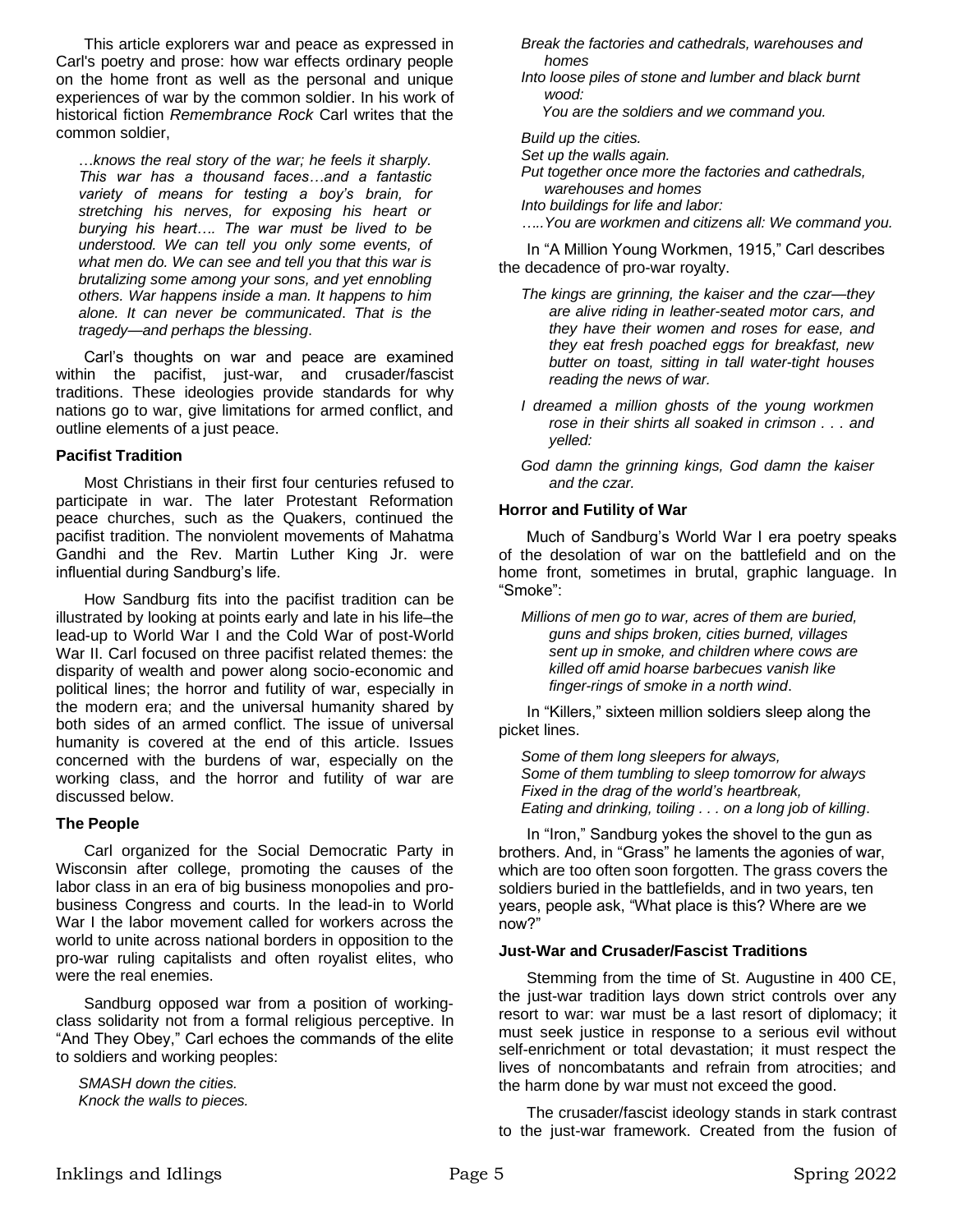political and religious authority in the Middle Ages, it led to a series of crusades pitting Christians against Muslims. Warfare became a holy cause and a path to sainthood. Crusader beliefs—and later ideologies like fascism—held few moral principles other than the desired ends justifies any means. The use of poison gas, fire raids, concentration camps, nuclear weapons, and napalm became normative behavior for all sides within this tradition.

The just-war and crusader/fascist traditions can best be understood in tandem– the push and pull factors of war. Belligerents claim a just-war rationale for their war efforts while ascribing a crusader/fascist motivation to their enemies. Sandburg's poetry and prose that speak to issues of war and peace can be framed using the ideas that underpin these traditions.

### **World War I Era**

Carl believed that World War I was "a war to end all wars," and America's involvement kept "alive the names of those who left red prints of bleeding feet at Valley Forge in Christmas snow." He depicted allied soldiers as clean-scrubbed, clear-eyed patriots–ready to do their duty, but not eager for battle nor interested in the spoils of war. His best-known poem from this era, "The Four Brothers," was read at Liberty Bond rallies across the country. Sandburg declares that the brother-soldiers of France, Russia, Britain, and America were common folk ready to defend their respective nations, "Cowpunchers, cornhuskers, shopmen, ready in khaki; Ballplayers, lumberjacks, ironworkers, ready in khaki."

Sandburg disparaged the German Kaiser as the leader of a repressive state, which ought to be wiped off the face of the earth. The Kaiser, always presented as part crackpot, part bloodthirsty madman, was depicted by Sandburg as 'the one-armed mastoid Kaiser,' the 'halfcracked one-armed child of the German kings,' 'the child born with his head wrong-shaped,' 'the blood of rotted kings in his veins,' 'the last of quivering Hohenzollerns,' and 'a piece of trash.'

### **World War II Era**

In "What would Lincoln do Now?" Carl compared the policies of Lincoln and Roosevelt as they prepared a nation for war. In "Is There Any Easy Road to Freedom" Sandburg says, "that in order to keep our freedoms we must never take them for granted; we must always keep threats to freedom in check."

*There are freedom shouters There are freedom whisperers. Both may serve. Have I, have you, been too silent? Is there an easy crime of silence? Is there any easy road to freedom*?

At a national unity rally at the Chicago Stadium in 1941, 24,000 people came to hear Judy Garland sing "God Bless America" and to listen to the words of Carl Sandburg among other speakers. Carl recalled that there were widespread boos when the song was sung at an

America First rally a couple of weeks earlier. Firsters couldn't stomach an anthem written by a Jew. Carl warns,

*When the long arm of Nazi propaganda reaches from Berlin to Chicago and Philadelphia telling us what songs we can or can't sing, we are merely getting a little preview and foretaste of what that propaganda will hand us when its prestige and power have been fortified and buttressed to the extent we will surely see if and when the British Isles become a Nazi outpost, we will surely, regret the lack of what we might have determined to send.*

Sandburg covered the war in a weekly column, and he gave public speeches at rallies and on radio broadcasts. These were compiled into the book, *The Homefront Memo*. It included "Wings Over Norway," about the Crown Princesses and the Norwegian Air Force depicted in the recent PBS series; and "The Man with Broken Fingers," about torture at the hands of the Gestapo. Carl asks

*Did he think about violins or accordions he would …..never touch again?*

- *Did he think of baby or woman hair he would never …..again play with?*
- *Or of hammers or pencils no good to him anymore? Or of gloves and mittens that would always be …..misfits*?

And in "Meditation at Arlington," Sandburg asserts that the sacrifices of the Unknown Solider and of common people on the home front belong to each other.

*A great war has its hundreds of heroes whose names stand out, blazed high on the public records. But they are only a handful and often what they did would not have been possible except for the hundreds of thousands, even the millions, who hammered out weapons, raised and transported food, passed along ammunition, wrote letters sending messages of faith, love, and hope—those anonymous ones too vast for the record, these and the loyal soldier who does his plain, humdrum duty—they and the Unknown Soldier belong to each other*.

## **A Just Peace for All**

Sandburg decried the futility of repeated war and peace cycles witnessed throughout world history. In "War," he accepts that there will always be the quarreling of the kings and followers but hopes that the people will prevail, "In the wars to come kings kicked under the dust and millions of men following great causes not yet dreamed out in the heads of men."

In the World War I poem, "The Liars," Carl writes that the liars of the nations met behind closed doors and lied to their citizens. He feared a return to the old ways at war's end, with the liars telling each other, "Let us run the world again…Wait and we'll cash in again."

As more and more deadly weapons were developed during the world wars with no end in sight, Sandburg believed the greatest threat to humanity was something he called, "The Unknown War."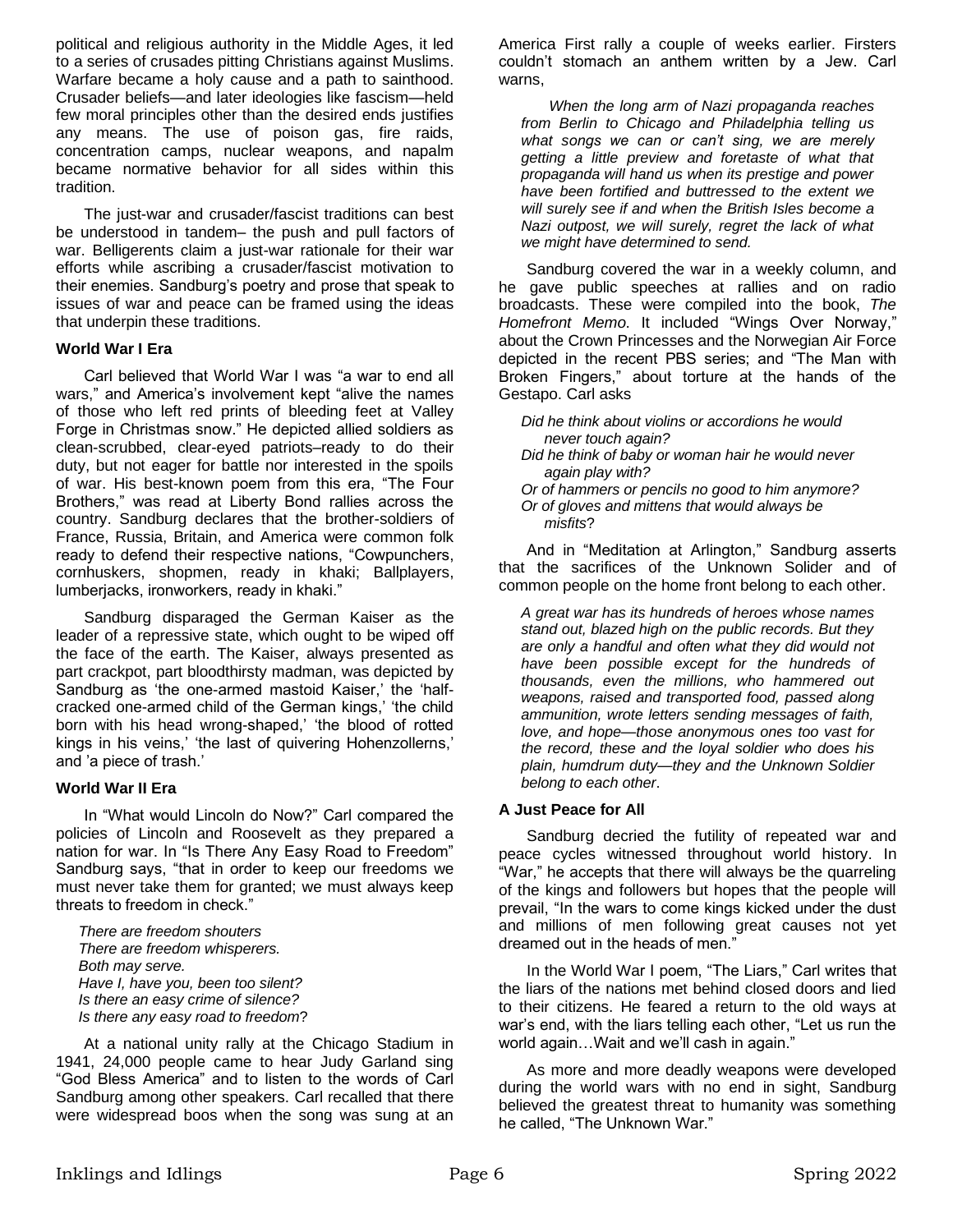*The bombs of the next war, if they control, hold the Unknown blasts--the bacterial spreads of the next war, if they control, reek with the Unknown--the round-the-curve-of-the-earth guided missiles of the next war, should they control, will have the slide and hiss of the Unknown--the cosmic rays or light beams carrying a moonshine kiss of death, if and when they control, will have the mercy of the sudden Unknown*.

Sandburg's belief in the universal oneness of humankind and faith in humanity was made evident in *The Family of Man*–a photographic book that Sandburg and his brother-in-law, Edward Steichen, published in 1954 during the Cold War. Photographs in the publication depicted birth, love, joy, war, privation, illness, and death – everything humanity had in common. The brothers-inlaw traveled the world to present the collection that was seen by six million people in sixty-nine overseas exhibits.

In the Prologue, Carl wrote:

*Here are…the loved and the unloved, the lonely and abandoned, the brutal and the compassionate—one big Family hugging close to the ball of Earth for its life and Being.…A camera testament, a drama of the grand canyon of humanity, an epic woven of fun, mystery and Holiness—here is the Family of Man*!

### **Conclusion**

Sandburg biographer Penelope Niven wrote that, "no other American poet has been so immediately responsive to the convolutions of American life." These shaped him, and as a national figure, he helped shape the times, including how America viewed issues of war and peace. While Sandburg's ideas evolved, his core beliefs remained fast: the promise of working peoples within the American democracy system and the ultimate hope for a peaceful and just future for all of humanity.

In Sandburg's book-long poem, *The People Yes*, Carl shares "the something" the little girl knows:

*The little girl saw her first troop parade and asked, ….."What are those?" "Soldiers." "What are soldiers?" "They are for war. They fight and each tries to kill …..as many of the other side as he can." The girl held still and studied. "Do you know . . . I know something?" "Yes, what is it you know?" "Sometimes they'll give a war and nobody will come."*

## **2022 CSHSA MEMBERSHIP RENEWALS**

**We are accepting membership renewals for 2022! Please find a form with membership categories & online options for paying dues on page 8 of this newsletter. Thanks to all for your continuing support!**

### **CARL & LILIAN**

#### By Barbara Schock

On December 29, 1907 Carl Sandburg reported for a new job in Milwaukee. He was to be an organizer for the Wisconsin Social Democratic Party. By chance, he met Lilian Steichen, a party member, who was at the headquarters to say goodbye to her friends. She had been home for the Christmas holiday to visit her parents and was about to return to her teaching job in Princeton, Illinois.

Sandburg walked with Lilian to her trolley, and she gave him her address. He promised to send some samples of his writing to her. During the next six months 135 letters were exchanged. (In 1987, Margaret Sandburg, daughter of Carl and Lilian, edited the letters for a book *The Poet and the Dream Girl*. She described the letters as being poetic and passionate.)

The previous year Sandburg had given his first paid speaking engagement in Racine. At that time he was thinking of becoming a platform speaker on one of the circuits which provided entertainment to the many opera houses and theaters across the Midwest. His performance came to the attention of Winfield R. Gaylord, leader of the Wisconsin Social Democratic Party. It was Gaylord who described the socialist movement in a way that was practical and constructive. After convincing Sandburg to come to Wisconsin Gaylord assigned him to work in the Lake Shore and Fox Valley District on the shores of Lake Winnebago. He lived in Oshkosh on the western side of the lake. Carl's salary was whatever his listeners could afford to give him. He was his own publicist and arranged his own speaking schedule.

Lilian Steichen was born in Michigan after her parents emigrated from Luxembourg. She had an older brother Edward. Her father's health was broken from working in the copper mines. Mrs. Steichen became the breadwinner of the family by making ladies hats. Later, the family moved to Wisconsin. Mrs. Steichen worked very hard to give her children the best education possible. She sent them to church-affiliated schools in Wisconsin and Canada.

Lilian first enrolled in the University of Illinois and then transferred to the University of Chicago. She graduated with a Phi Beta Kappa key. Even though he had attended Lombard College for three years, Carl suspected that she was smarter.

The first letter was sent on January 17, 1908. The two writers discovered similarities in their backgrounds, being the children of immigrants. He called her Paula, based on the affectionate name her family called her. She called him Carl, his original given name. He was using Charles as his first name at the time. She gave him advice on his writing, and he called her a "literary stylist."

Carl and Lilian were married June 13, 1908 in Milwaukee. He was thirty and she was twenty-five years old. Only his two sisters traveled to Milwaukee for the wedding.